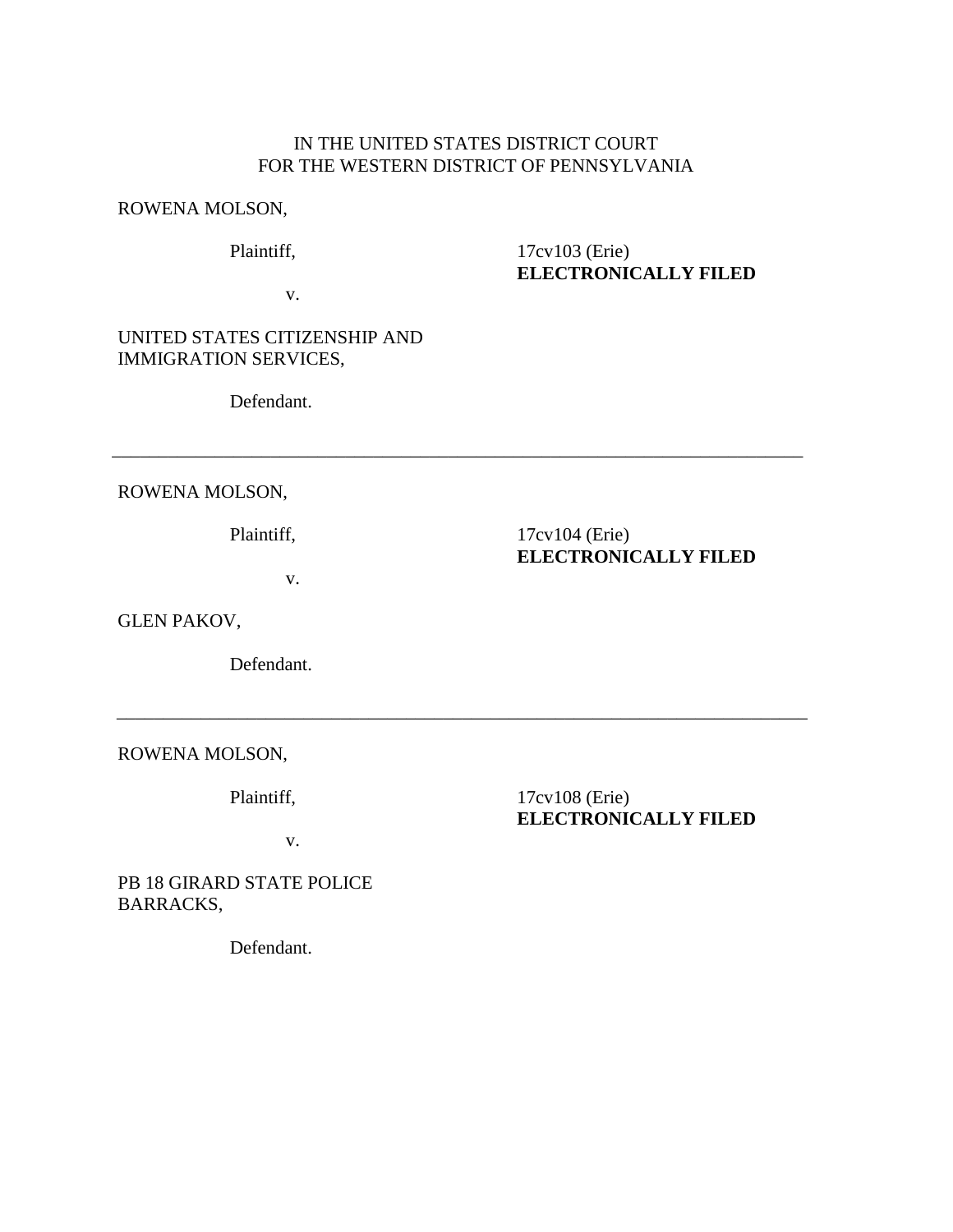#### **MEMORANDUM ORDER OF COURT**

Before the Court are three separate Complaints filed in three separate cases by the same *pro se* Plaintiff, Rowena Molson. The Court granted Molson the right to proceed *in forma pauperis* in each of these three cases. However, for the reasons set forth below, each of the three cases will be dismissed as this Court does not have subject matter jurisdiction over any of them.

## **1. Case Number 17cv103 (ERIE) Molson v. United States Citizenship and Immigration Services**

In this case, Molson alleges that she is proficient in the English language and appears to be seeking a reversal of a March 7, 2017 decision issued by U.S. Immigration and Citizenship Services ("USCIS"), denying Molson's application for naturalization. The denial was predicated, in part, on Molson's inability to achieve a passing score on the English understanding portion of the naturalization test. The decision issued by USCIS noted that Molson was interviewed by an Officer on two separate occasions, but neither time – even after repeating and rephrasing the questions – was Molson able to respond meaningfully to those questions.

This letter which accompanied the USCIS denial decision provided Molson with information akin to an appeal process. The denial decision indicates that if Molson believed she could "overcome the grounds for the denial" (meaning her inability to achieve a passing score on the English understanding portion of the naturalization test), she had to submit a request for a hearing (Form N-336) within thirty days. The decision letter indicates and that if Molson did not file such a form, the decision would become final. This process is outlined in 8 U.S.C.A.§ 1447 and in 8 C.F.R. § 336.2.

If Molson did file the requisite form noted above, USCIS would have 180 days from the date upon which the Form was filed to schedule a review hearing. 8 C.F.R. § 336.2(b). Because there is no indication suggesting whether or not Molson filed an appeal, and because 180 days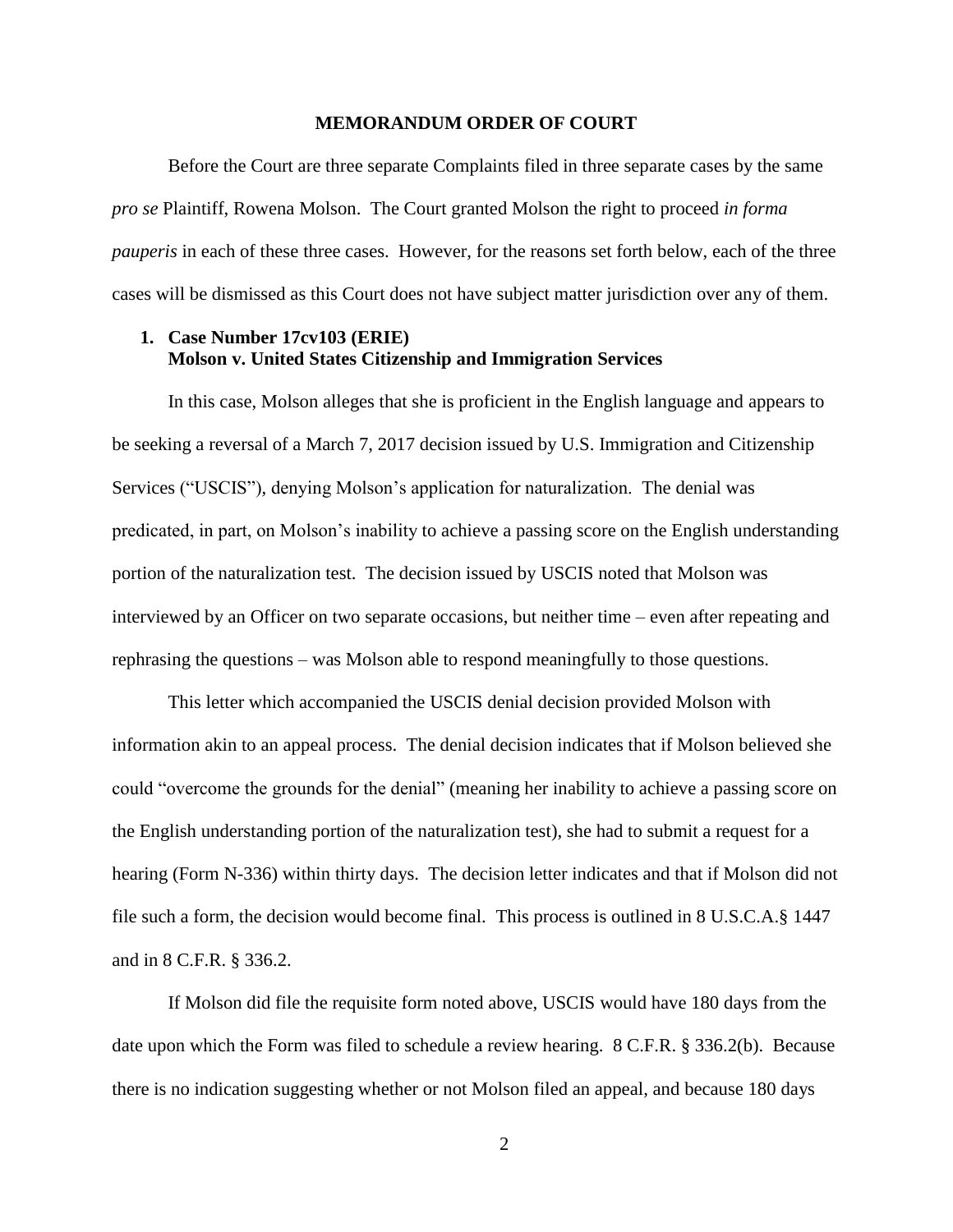has not yet passed from the date of the original decision, let alone the date that Molson may have filed an appeal with the USCIS, this matter is not ripe. See 8 C.F.R. § 336.9(d) (A USCIS determination denying an application for naturalization under Section 335(a) of the Act shall not be subject to judicial review until the applicant has exhausted those administrative remedies available to the applicant under section 336 of the Act.).

Accordingly, until all administrative remedies are exhausted, this Court does not have subject matter jurisdiction over Moslon's Complaint and this case will be dismissed and closed.

#### **2. Case Number 17cv104 (ERIE) Molson v. Pakov**

In this breach of contract case, Molson primarily alleges that her landlord owes her the return of her security deposit in the amount of \$420.00. However, in this Complaint, Molson also notes that her landlord's address is in Erie, Pennsylvania (as is hers). Because both Molson and Pakov are residents of the Commonwealth of Pennsylvania and this matter does not reach the minimum threshold of \$75,000.00, this Court does not have subject matter jurisdiction. For this reason, the Court will dismiss this Complaint and close this case.<sup>1</sup>

# **3. Case Number 17cv108 (ERIE) Molson v. PB 18 Girard State Police Barracks**

 $\overline{a}$ 

In this case, Molson alleges that in 2006 and 2014, she encountered police officers at her home and in her neighborhood, respectively. It appears that at least during one, if not both, of these instances, Molson was arrested and was found guilty. She appears to be seeking a reversal of these "verdicts."

The Court will dismiss this case for the following reasons: First, the Defendant in this case is a State Police Barrack – not a person(s), or a state agency – and the building from which a

 $1$  This Complaint should have been filed in Pennsylvania's Court of Common Pleas for Erie County, not in the United States District Court for the Western District of Pennsylvania.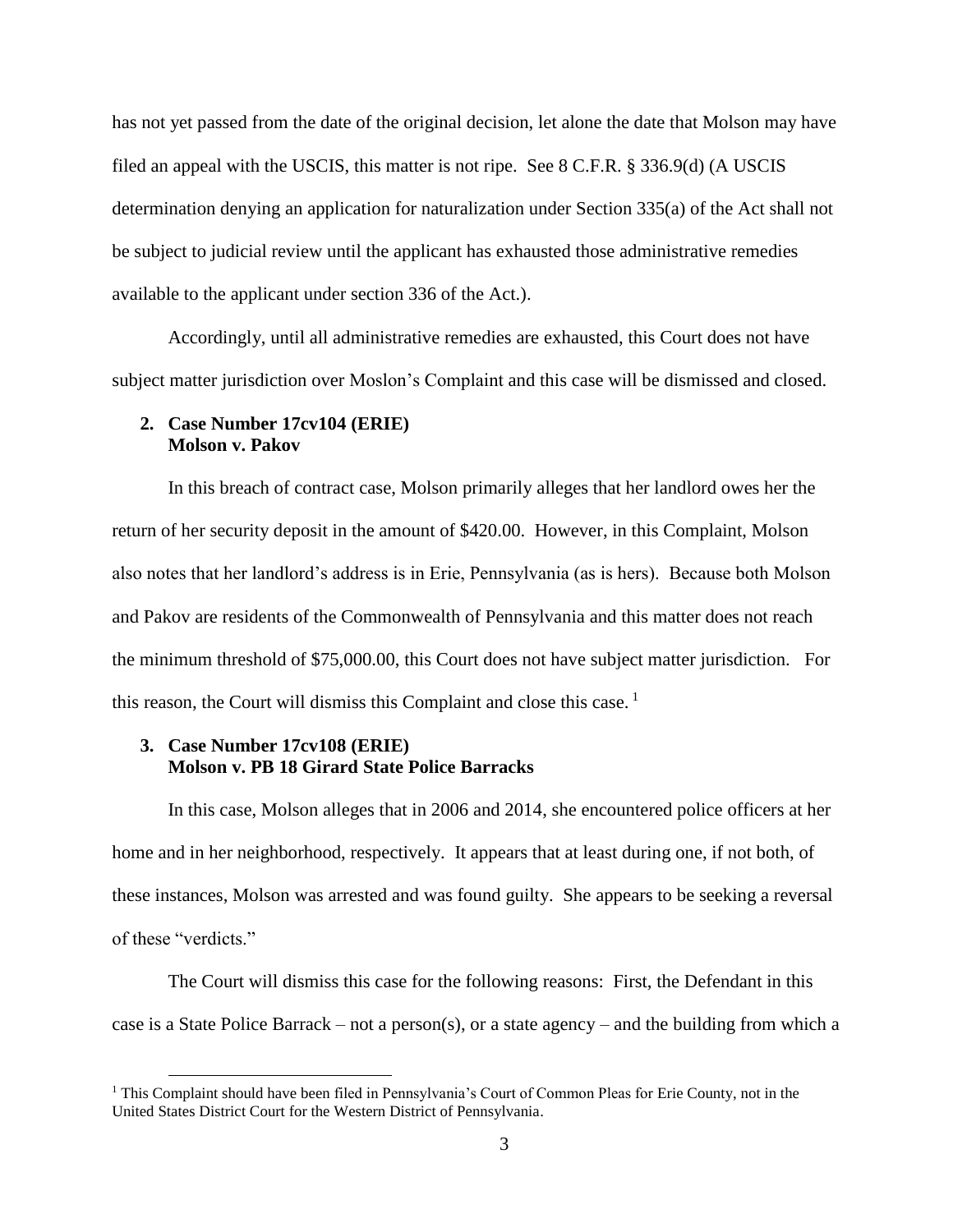group of police officers work, cannot be sued. Second, regardless of whether Molson is attempting to assert any discernable Section 1983 civil rights violation (such as a false imprisonment, false arrest, or an excessive force claim arising from either her 2006 or 2014 police encounter), she is time-barred under Pennsylvania's two-year statute of limitations. *Heck v. Humphrey*, 512 U.S. 477, 484 (1994). Further, even if the Court considers the various documents filed by Molson at ECF 5 and ECF 5-1, as an "Amended Complaint," dismissal of this matter is still required. The two-year statute of limitations serves as an absolute bar to any civil rights claims she may be attempting to assert, and thus, any amendment is futile. *See, In re Burlington Coat Factory Sec. Litig*., 114 F.3d 1410, 1434 (3d Cir. 1997) ("Among the grounds that could justify a denial of leave to amend are . . . futility. . . . 'Futility' means that the complaint, as amended, would fail to state a claim upon which relief could be granted.").

Accordingly, this Complaint will also be dismissed and the case closed.